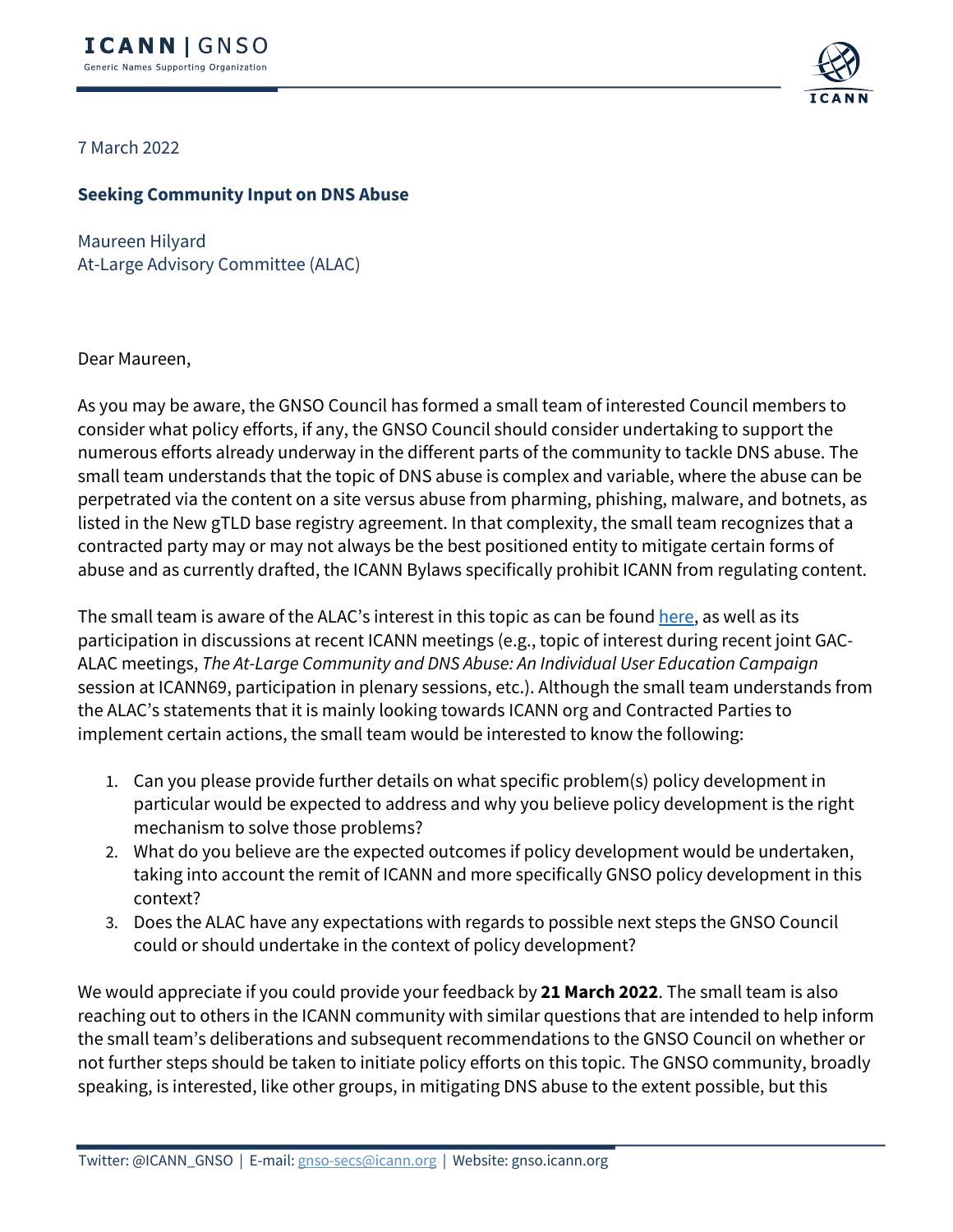

current exercise is to help determine what elements might be most appropriate specifically for policy making.

*Best regards, Philippe Fouquart, GNSO Chair Sebastien Ducos, GNSO Council vice-chair Tomslin Samme-Nlar, GNSO Council vice-chair*